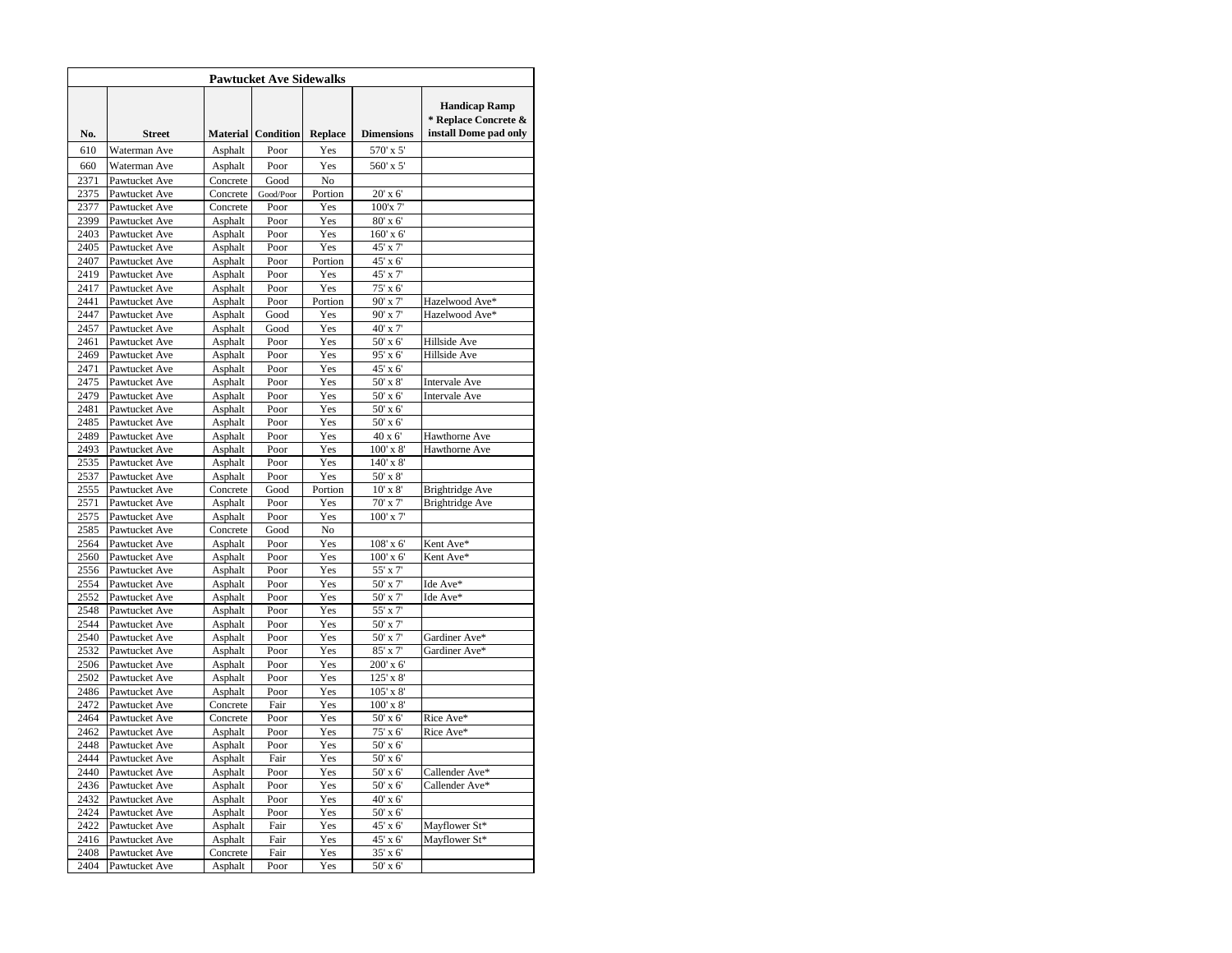| <b>Pawtucket Ave Sidewalks</b> |                                |                    |                    |                          |                   |                                                                       |  |  |  |  |
|--------------------------------|--------------------------------|--------------------|--------------------|--------------------------|-------------------|-----------------------------------------------------------------------|--|--|--|--|
| No.                            | <b>Street</b>                  |                    | Material Condition | Replace                  | <b>Dimensions</b> | <b>Handicap Ramp</b><br>* Replace Concrete &<br>install Dome pad only |  |  |  |  |
| 2402                           | Pawtucket Ave                  | Asphalt            | Poor               | Yes                      | 20' x 6'          |                                                                       |  |  |  |  |
| 2400                           | Pawtucket Ave                  | Asphalt            | Fair               | Yes                      | 80' x 6'          | <b>Baldwin St</b>                                                     |  |  |  |  |
| 2382                           | Pawtucket Ave                  | Concrete           | Good               | No                       |                   | <b>Baldwin St</b>                                                     |  |  |  |  |
| 2378                           | Pawtucket Ave                  | Concrete           | Good               | No                       |                   |                                                                       |  |  |  |  |
| 2595                           | Pawtucket Ave                  | Asphalt            | Good               | no                       |                   | In front on St Martha's*                                              |  |  |  |  |
| 2637                           | Pawtucket Ave                  | Asphalt            | Poor               | Yes                      | 95' x 7'          | Tower Ave*                                                            |  |  |  |  |
| 2641                           | Pawtucket Ave                  | Asphalt            | Poor               | Yes                      | 90' x 7'          | Tower Ave*                                                            |  |  |  |  |
| 84                             | City View Ave                  | Asphalt            | Poor               | Yes                      | 90' x 7'          | Pawtucket Ave*                                                        |  |  |  |  |
| 2671                           | Pawtucket Ave                  | Asphalt            | Poor               | Yes                      | 45' x 7'          | City View Ave*                                                        |  |  |  |  |
| 2665                           | Pawtucket Ave                  | Asphalt            | Poor               | Yes                      | 55' x 7'          |                                                                       |  |  |  |  |
| 2669                           | Pawtucket Ave                  | Asphalt            | Poor               | Yes                      | 90' x 6'          | Unity Ave*                                                            |  |  |  |  |
| 2715                           | Pawtucket Ave                  | Concrete           | Good               | No                       |                   | Unity Ave*                                                            |  |  |  |  |
| 2719                           | Pawtucket Ave                  | Asphalt            | Good               | No                       |                   | Vineyard Ave*                                                         |  |  |  |  |
| 2773                           | Pawtucket Ave                  | Asphalt            | Poor               | Yes                      | 120' x 10'        | Martin St                                                             |  |  |  |  |
| 2735                           | Pawtucket Ave                  | Asphalt            | Good               | No                       |                   | 2 - Martin*, Hazard*                                                  |  |  |  |  |
| 2757                           | Pawtucket Ave                  | Asphalt            | Fair               | Yes                      | 140' x 8'         | Hazard Ave*                                                           |  |  |  |  |
| 2761                           | Pawtucket Ave                  | Asphalt            | Fair               | $\overline{\mathcal{L}}$ |                   | Vincent Ave                                                           |  |  |  |  |
| 2775                           | Pawtucket Ave                  | Asphalt            | Good               | No                       |                   | Vincent Ave                                                           |  |  |  |  |
| 2779                           | Pawtucket Ave                  | Asphalt            | Poor               | Yes                      | 45' x 7'          |                                                                       |  |  |  |  |
| 2785                           | Pawtucket Ave                  | Asphalt            | Good               | No                       |                   | Robinson St                                                           |  |  |  |  |
| 2799                           | Pawtucket Ave                  | Asphalt            | Poor               | Yes                      | $110'$ x $7'$     | Robinson St                                                           |  |  |  |  |
| 2823                           | Pawtucket Ave                  | Asphalt            | Poor               | Yes                      | 110' x 10'        | 2 - Norton, in front*                                                 |  |  |  |  |
| Island                         | Pawt & Wamp                    | Asphalt            | Poor               | Yes                      | $110'$ x 6'       | 2 - North* & South*                                                   |  |  |  |  |
| 2796                           | Pawtucket Ave                  | Asphalt            | Poor               | Yes                      | 300' x 10'        | Wampanoag Tr*                                                         |  |  |  |  |
| 2792                           |                                |                    | Poor               | Yes                      | 95' x 10'         |                                                                       |  |  |  |  |
| 2780                           | Pawtucket Ave<br>Pawtucket Ave | Asphalt<br>Asphalt | Poor               | Yes                      | 75' x 8'          |                                                                       |  |  |  |  |
| 2762                           | Pawtucket Ave                  | Asphalt            | Poor               | Yes                      | 175' x 8'         |                                                                       |  |  |  |  |
| 2760                           | Pawtucket Ave                  | Asphalt            | Poor               | Yes                      | 85' x 6'          | Plymouth Rd*                                                          |  |  |  |  |
| 2740                           |                                | Asphalt            | Poor               | Yes                      | 135' x 7'         | Plymouth Rd*                                                          |  |  |  |  |
| 2732                           | Pawtucket Ave<br>Pawtucket Ave | Concrete           | Poor               | Yes                      | 55' x 8'          |                                                                       |  |  |  |  |
|                                |                                |                    | Poor               |                          |                   |                                                                       |  |  |  |  |
| 2728<br>2724                   | Pawtucket Ave                  | Asphalt            | Poor               | Yes<br>Yes               | $50'$ x $8'$      | Cushman Ave*                                                          |  |  |  |  |
|                                | Pawtucket Ave                  | Asphalt            |                    |                          | 55' x 6'          | Cushman Ave*                                                          |  |  |  |  |
| 2720                           | Pawtucket Ave                  | Asphalt            | Poor               | Yes                      | 110' x 7'         | Howland Ave*                                                          |  |  |  |  |
| 2680                           | Pawtucket Ave                  | Concrete           | Poor               | Portion                  | 200' x 10'        | Wannamoisett Rd*                                                      |  |  |  |  |
| 2672                           | Pawtucket Ave                  | Asphalt            | Poor               | Yes                      | 125' x 7'         |                                                                       |  |  |  |  |
| 3                              | <b>Allerton Ave</b>            | Asphalt            | Poor               | Yes                      | 80' x 6'          | Pawtucket Ave                                                         |  |  |  |  |
| 2650                           | Pawtucket Ave                  | Asphalt            | Poor               | Yes                      | 105' x 7'         | Allerton Ave                                                          |  |  |  |  |
| $\mathbf{1}$                   | Greenwich Ave                  | Asphalt            | Poor               | Yes                      | 100' x 7'         | Pawtucket Ave                                                         |  |  |  |  |
| 2590                           | Pawtucket Ave                  | Asphalt            | Poor               | Yes                      | 160' x 7'         | Greenwich Ave                                                         |  |  |  |  |
| 2580                           | Pawtucket Ave                  | Asphalt            | Poor               | Yes                      | 60' x 8'          | In front*                                                             |  |  |  |  |
| 1                              | Walmer Ave                     | Asphalt            | Poor               | Yes                      | 80' x 7'          | Pawtucket Ave*                                                        |  |  |  |  |
| 2568                           | Pawtucket Ave                  | Asphalt            | Poor               | Yes                      | 100' x 6'         | Walmer Ave*                                                           |  |  |  |  |
| 2825                           | Pawtucket Ave                  | Asphalt            | Good               | $_{\rm No}$              |                   | Norton St                                                             |  |  |  |  |
| 2841                           | Pawtucket Ave                  | Asphalt            | Good               | No                       |                   | Heath St                                                              |  |  |  |  |
| 2851                           | Pawtucket Ave                  | Asphalt            | Good               | No                       |                   | Heath St                                                              |  |  |  |  |
| 2861                           | Pawtucket Ave                  | Asphalt            | Poor               | Yes                      | 100' x 8'         | <b>Silver Spring Ave</b>                                              |  |  |  |  |
| $\overline{c}$                 | Silver Spring Av               | Asphalt            | Poor               | Yes                      | 50' x 8'          | Pawtucket Ave                                                         |  |  |  |  |
| 2869                           | Pawtucket Ave                  | Asphalt            | Poor               | Yes                      | 90' x 8'          |                                                                       |  |  |  |  |
| 3                              | Bay View Ave                   | Asphalt            | Poor               | Yes                      | $50'$ x $8'$      | Pawtucket Ave                                                         |  |  |  |  |
| 2887                           | Pawtucket Ave                  | Asphalt            | Poor               | Yes                      | 85' x 8'          | Bay View Ave                                                          |  |  |  |  |
| 2889                           | Pawtucket Ave                  | Asphalt            | Poor               | Yes                      | 65' x 8'          |                                                                       |  |  |  |  |
| 2891                           | Pawtucket Ave                  | Asphalt            | Poor               | Yes                      | 60' x 8'          |                                                                       |  |  |  |  |
| 2909                           | Pawtucket Ave                  | Asphalt            | Poor               | Yes                      | 50' x 8'          | Crown Ave                                                             |  |  |  |  |
| 2919                           | Pawtucket Ave                  | Asphalt            | Poor               | Yes                      | 100' x 8'         | Crown Ave                                                             |  |  |  |  |
| 2925                           | Pawtucket Ave                  | Asphalt            | Poor               | Yes                      | $60'$ x $8'$      |                                                                       |  |  |  |  |

 $\mathbf{L}$